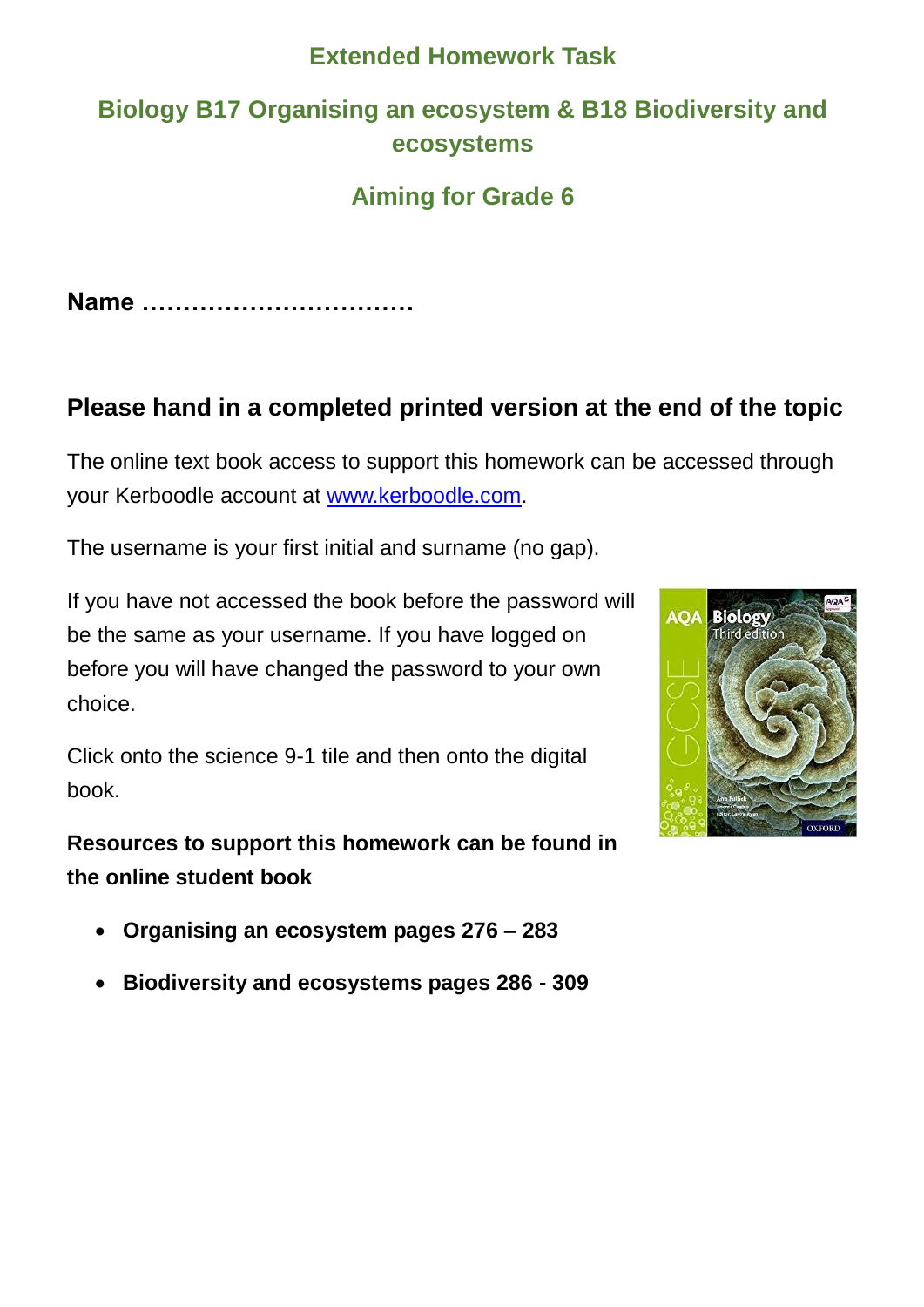### **B17 Organising an ecosystem – Aiming for Grade 6**

#### **Aims**

The aim of this homework is to help you revise the main topics in Chapter 17, Organising an ecosystem.

#### **Learning outcomes**

After completing this activity, you should be able to:

- identify the producers, consumers, predators, and prey in a food chain
- describe the processes that add and remove carbon from the atmosphere
- describe the conditions needed to produce compost
- design a poster to describe how biogas generators are used to produce methane.

#### **Task**

There are two activities to choose from. Each activity will help you to revise different material from Chapter B17, *Organising an ecosystem*. Choose one activity to complete. Try to choose the activity that will help you revise the material that you are **least confident** with.

#### **Activity 1 – The carbon cycle**

You will be drawing a diagram of the carbon cycle and answering questions about it.

#### **Activity 2 – Biogas generators**

You will be designing a poster to show how biogas generators work.

#### **Activities:**

**1 The carbon cycle**

Use the digital textbook and your own notes to help you draw a diagram of the carbon cycle. Label it with the following labels:

| combustion              | photosynthesis | respiration | decomposition |
|-------------------------|----------------|-------------|---------------|
| fossilisation<br>eating |                |             |               |

Answer the following questions about the carbon cycle:

**a** Write the word equations for the processes that introduce carbon to the atmosphere.

**b** Write the word equation for the process that removes carbon from the atmosphere.

**c** Explain what effect deforestation would have on carbon in the atmosphere.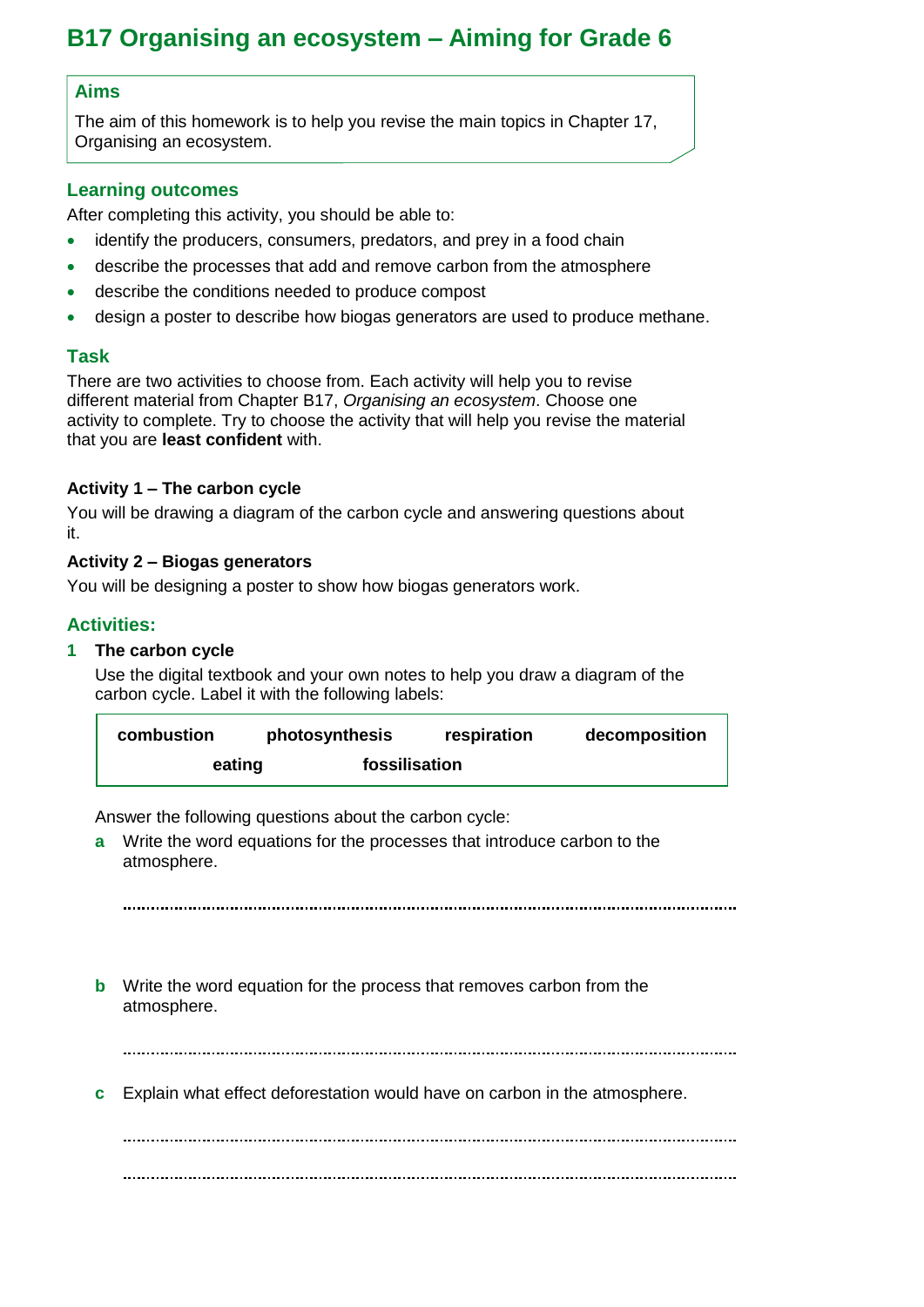**d** Suggest ways that we can decrease the amount of carbon entering the atmosphere.

#### **2 Biogas generators**

Use A4 paper to design a revision poster about how biogas generators work. You can use the digital textbook to help you.

Remember to include the following in your poster:

- What the components of biogas are
- A description of how biogas is made
- Arguments for and against the use of biogas generators.

# **B18 Biodiversity and ecosystems – Aiming for Grade 6 (Triple)**

#### **Aims**

The aim of this homework is to help you revise the main topics in this Chapter 18, Biodiversity and ecosystems.

#### **Learning outcomes**

After completing this activity, you should be able to:

- produce a visual revision aid which summarises the key points about biodiversity
- explain how human activity affects diversity.

### **Task**

You are going to create a series of revision visual summaries about biodiversity. There are five topics your revision visual summaries could be on:

- **1** pollution
- **2** deforestation and peat bog destruction
- **3** global warming and the greenhouse effect
- **4** maintaining biodiversity
- **5** food security.

Choose **three** of these five topics to create visual summaries about. **Try to pick topics that you feel you need extra revision in**.

Complete on plain paper. You can use the digital textbook to help you.

Try to divide the time spent on each topic equally

#### **Topic 1 – pollution**

Subdivide this section into land pollution, water pollution, and air pollution.

Include the causes and effects of the different types of land, water, and air pollution.

#### **Topic 2 – deforestation and peat bog destruction**

Write down the causes and effects of deforestation.

Write down the causes and effects of peat bog destruction.